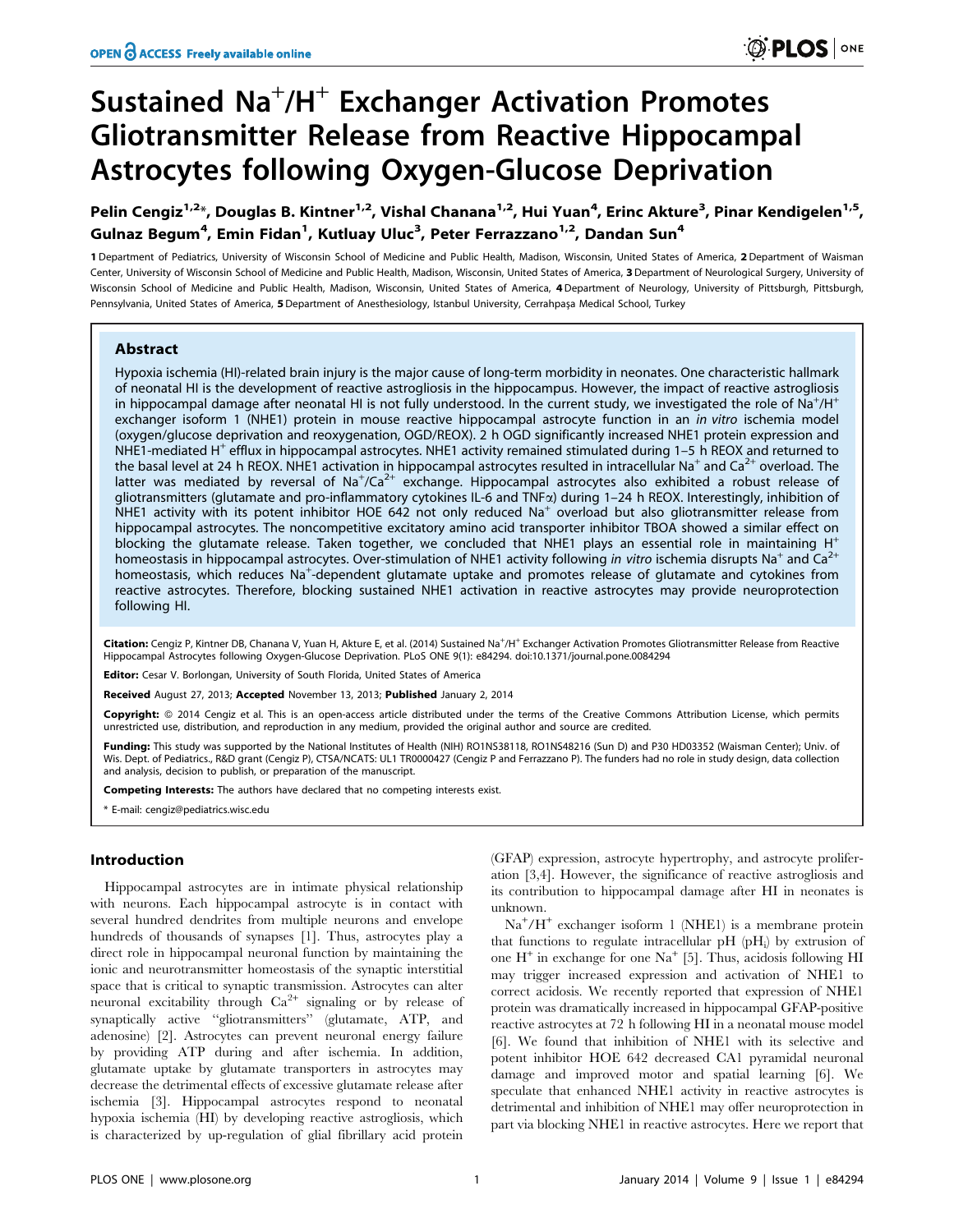NHE1 protein expression was up-regulated in hippocampal reactive astrocytes after in vitro ischemia (oxygen and glucose deprivation and reoxygenation, OGD/REOX). We also detected concurrent elevation of NHE1 activity, increased intracellular sodium concentration ([Na<sup>+</sup>]<sub>i</sub>) and intracellular calcium concentration ([Ca<sup>2+</sup>]<sub>i</sub>), and release of glutamate and cytokines from hippocampal astrocytes following OGD/REOX. Interestingly, inhibition of NHE1 activity significantly reduced all of these events. Therefore, we concluded that over-stimulation of NHE1 promotes gliotransmitter and cytokine release from reactive astrocytes, which can subsequently contribute to hippocampal neuronal damage under hypoxic and ischemic conditions.

## Experimental Procedures

#### Materials

Hanks balanced salt solution (HBSS) and L-glutamine were from Mediatech Cellgro (Manassas, VA). BCECF-AM, fura2-AM, Sodium Green-AM, and the Amplex® Red Glutamic Acid/ Glutamate Oxidase kit were from Invitrogen (Carlsbad, CA). Gramicidin, ionomycin, nigericin, calcein-AM, propidium iodide (PI) and L-leucine methyl ester were purchased from Sigma (St. Louis, MO). HOE 642 was a kind gift from Aventis Pharma (Frankfurt, Germany). DL-threo-b-benzyloxyaspartate (TBOA) was from Tocris (Ellisville, MO). Fetal bovine serum (FBS) was obtained from Valley Biomedical (Winchester, VA). Rabbit anti-NHE1 polyclonal antibody was purchased from Abcam (Cambridge, MA). ELISA kits for the cytokines IL-1, IL-6, and TNF- $\alpha$ were from R & D (Minneapolis, MN). Mouse anti-glial fibrillary acidic protein (GFAP) monoclonal antibody was from Cell Signaling (Danvers, MA). Monoclonal antibody cocktail against GFAP derived from the Bigner-Eng clones MAb1B4, MAb2E1 and MAb4A11 was from Convance (Princeton, NJ). Mouse anti- $\alpha$ tubulin monoclonal antibody was from Promega (Madison, WI). m.

#### Primary Hippocampal Astrocyte Culture

This study was carried out in strict accordance with the recommendation in the Guide for the Care and Use of laboratory Animals of the National Institute of Health. The protocol was approved by the University of Wisconsin-Madison, Institutional Animal Care and Use Committee (Protocol G000614). Harvesting of tissue for culture was done under isoflurane anesthesia and all efforts were made to minimize pain. Dissociated hippocampal astrocyte cultures were prepared from the hippocampus of 3–4 day old mice as described before [7] with minor modifications. Hippocampal cortices were removed from the mice, minced, and rinsed in ice-cold HBSS. The cortices were then incubated in trypsin solution (0.25 mg/ml in HBSS) for 20 min at  $37^{\circ}$ C. Cells were then dissociated by gentle trituration in culture medium containing EMEM supplemented with 2 mM L-glutamine, 10% FBS, 100 IU/ml penicillin and 0.1-mg/ml streptomycin. Cells were then passed through a  $40 \mu m$  cell strainer, centrifuged, and resuspended in culture media. Viable cells  $(4\times10^4 \text{ cells/6 well},$  $1\times10^3$  cells/24 well) were either plated on glass coverslips  $(22\times22 \text{ mm})$  coated with collagen type 1 placed in petri dishes, six well plastic culture plates, 24-well culture plates or 35 mm glass bottomed culture dishes (15 mm). Cultures were maintained in a  $5\%$  CO<sub>2</sub> atmosphere at  $37^{\circ}$ C. To obtain morphologically differentiated astrocytes, confluent cultures (7 days in culture, DIV 7) were treated with EMEM containing 0.25 mM dibutyryl cyclic AMP (dBcAMP) to induce differentiation.

In some studies, three-day old astrocyte cultures were supplemented with 5 mM L-leucine methyl ester (LME) for 10 days to remove possible microglial contamination in the astrocyte cultures. LME is a microglial cytotoxic agent that has been used extensively as a method to eliminate proliferating microglia [8,9]. After incubation, LME-treated cultures were subjected to a shaking protocol (300 RPM for 1 h) to remove possible contaminating microglia. Experiments were routinely performed in cultures 10– 12 days old.

#### OGD/REOX

Hippocampal astrocyte cultures were rinsed with an isotonic OGD solution (pH 7.4) containing (in mM): 0 glucose, 21 NaHCO<sub>3</sub>, 120 NaCl, 5.36 KCl, 0.33 Na<sub>2</sub>HPO<sub>4</sub>, 0.44 KH<sub>2</sub>PO<sub>4</sub>, 1.27 CaCl<sub>2</sub>, and 0.81 MgSO<sub>4</sub>. The cells were incubated in the OGD solution for 2 h in a hypoxic incubator (model 3130, Thermo Forma; Asheville NC) containing 94%  $N_2$ , 1%  $O_2$ , and  $5\%$  CO<sub>2</sub>. Normoxic control cells were incubated for 2 h in  $5\%$  $CO<sub>2</sub>$  and atmospheric air in a buffer identical to the OGD solution except for the addition of 5.5 mM glucose. For REOX, the OGD solution was replaced with EMEM containing 10% FBS and incubation at 37 $\mathrm{^{\circ}C}$  in 5%  $\mathrm{CO}_{2}$  and atmospheric air.

#### pHi Measurement

pHi measurement and prepulse treatment were performed as described previously [10]. Briefly, hippocampal astrocyte cultures grown on coverslips were incubated with  $0.75-1.5$   $\mu$ M BCECF-AM at  $37^{\circ}$ C for 30 min. The coverslips were placed in a temperature controlled  $(37^{\circ}C)$  open-bath imaging chamber (Model RC24, Warner Instruments, Hamden, CT) containing  $\rm HCO_3$  free HEPES-MEM solution (mM, pH 7.4): 140 NaCl, 5.36 KCl, 0.81 MgSO<sub>4</sub>, 1.27 CaCl<sub>2</sub>, 0.44 KH<sub>2</sub>PO<sub>4</sub>, 0.33 Na<sub>2</sub>HPO<sub>4</sub>, 5.55 glucose and 20 HEPES. The chamber was mounted on the stage of the Nikon TI Eclipse inverted epifluorescence microscope and the cells visualized with a 40X objective. The cells were excited every 10–30 s at 440 and 490 nm, and the emission fluorescence at 535 nm recorded. Images were collected using a Princeton Instruments MicroMax CCD camera and analyzed with MetaFluor (Molecular Devices, Sunnyvale, CA) image-processing software. The ratio of the background-corrected fluorescence emissions (F490/F440) was calibrated using the high K<sup>+</sup>/nigericin technique [11].

For the pre-pulse treatment, cells were subjected to an acid load by a transient application (2.5 min) of a  $30 \text{ mM } NH_{4}$ <sup>+</sup>/NH<sub>3</sub> solution as described previously  $[10]$ .  $NH<sub>4</sub><sup>+</sup>/NH<sub>3</sub>$  solutions were prepared by replacing  $30\ \mathrm{mM}\,\mathrm{NaCl}$  in the  $\mathrm{HCO_3}^-$  -free, HEPESbuffered solution with an equimolar concentration of  $NH_4Cl$ . pH<sub>i</sub> recovery rate during the first min after  $NH_4^+ / NH_3$  prepulse was determined from the slope of a fitted linear regression at  $\sim$  pH 6.5 [12].

# [Ca<sup>2+</sup>]<sub>i</sub> Determination

Hippocampal astrocytes grown on coverslips were incubated with 5  $\mu$ M fura-2AM for 2 h at 37<sup>°</sup>C. The cells were rinsed with PBS and quickly  $\leq$  min) placed on an open-bath imaging chamber and superfused (1 mL/min) with  $HCO<sub>3</sub>$ -MEM at 37<sup>°</sup>C. Using a TI Eclipse inverted epifluorescence microscope (40X objective), cells were excited every 10 sec at 340 and 380 nm, and the emission fluorescence at 510 nm was recorded. Images were collected and analyzed with the MetaFluor image-processing software. At the end of each experiment, the cells were exposed to 1 mM  $MnCl<sub>2</sub>$  and 5 µM Br-A23187 in  $Ca<sup>2+</sup>$ -free HEPES-MEM. The Ca<sup>2+</sup>-insensitive fluorescence was subtracted from each wavelength before calculations [13]. The MnCl<sub>2</sub>-corrected 340/ 380 emission ratios were converted to  $[Ca^{2+}]$ ; as described previously [13].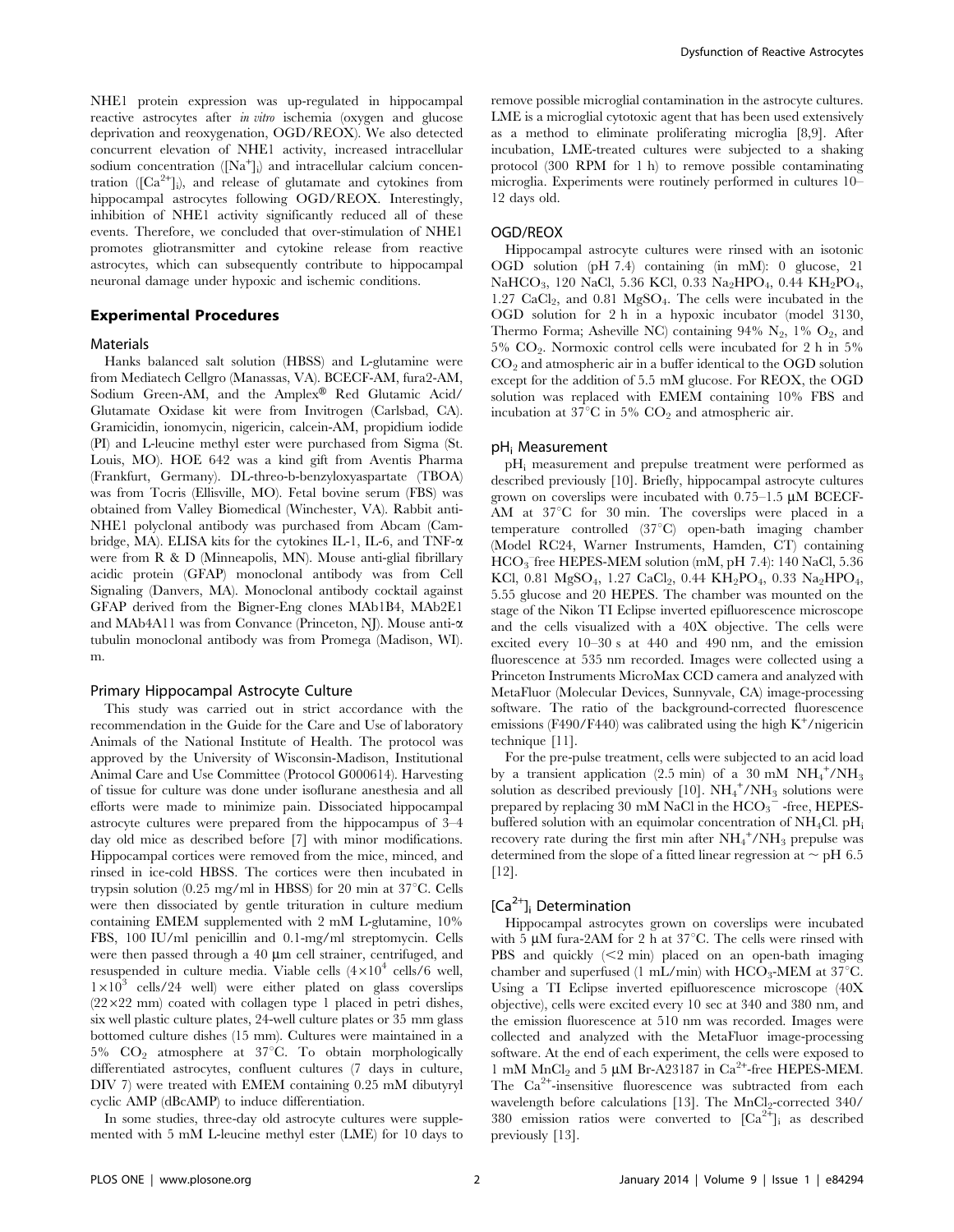# Measurement of  $[Na<sup>+</sup>]$ <sub>i</sub>

[Na<sup>+</sup> ]i was determined using the fluorprobe sodium green-AM. Hippocampal astrocytes grown on glass-bottomed culture dishes (In Vitro Scientific, Sunnyvale, CA) were loaded with 15  $\mu$ M sodium green-AM at 37°C for 2 h under normoxia, OGD, or REOX conditions. For OGD treatment, cells were incubated at  $37^{\circ}$ C with 200 µl OGD buffer for 2 h in a hypoxic incubator containing 94%  $N_2$ , 1%  $O_2$ , and 5%  $CO_2$ . Normoxic control cells were incubated for 2 h in  $5\%$  CO<sub>2</sub> and atmospheric air in a buffer  $(200 \mu l)$  identical to the OGD solution except for the addition of 5.5 mM glucose. Cells were then washed with HEPES-MEM and placed in a stage top incubator (Tokai Hit, Shizuoka-ken, Japan) at  $37^{\circ}$ C on the stage of Nikon A1 confocal microscope equipped with a perfect focus system and images collected every 20 sec (488 nm excitation, 525 emission) using a 60X objective. After a one min baseline collection, cells were subjected to an in-situ calibration using the ionophores gramicidin and monensin. Absolute [Na<sup>+</sup>]<sub>i</sub> was determined as described before [14].

#### Immunofluorescence Staining

Hippocampal astrocytes grown on coverslips were fixed in 4% paraformaldehyde in phosphate-buffered saline (PBS) for 15 min. After rinsing, cells were incubated with a blocking solution for 20 min followed by application of rabbit anti-NHE1 polyclonal antibody (1:100) and mouse anti-GFAP monoclonal antibody (1:500) diluted in the blocking buffer at  $4^{\circ}$ C overnight. After rinsing in PBS, cells were incubated with goat anti-mouse secondary antibody IgG (H+L) conjugated to Alexa Fluor®  $488$ (1:200 dilution) and goat anti-rabbit secondary antibody IgG  $(H+L)$  conjugated to Alexa Fluor<sup>®</sup> 546 (1:200 dilution) for 1 h at  $37^{\circ}$ C. Fluorescence images were captured with a Leica DMIRE2 inverted confocal laser-scanning microscope (40X objective).

# Immunoblotting

Hippocampal astrocyte cells were scraped from the flasks and lysed by 30 s sonication at  $4^{\circ}\mathrm{C}$  in PBS (pH 7.4, 2 mM EDTA and protease inhibitors) [15]. Protein content was determined by the bicinchoninic acid method. Protein samples (60 µg/lane) and prestained molecular mass markers (Bio-Rad, Hercules, CA) were denatured in sodium dodecyl sulfate 5X sample buffer and then electrophoretically separated on 8% sodium dodecyl sulfate gels. After transferring to a nitrocellulose membrane, the blots were incubated in 5% nonfat dry milk in Tris-buffered saline for 2 h at room temperature, and then incubated with rabbit anti-NHE1 polyclonal antibody (1:800) and mouse anti-GFAP monoclonal antibody  $(1:1000)$  overnight at  $4^{\circ}$ C. After rinsing, the blots were incubated with horseradish peroxidase-conjugated secondary IgG at room temperature for 1.5 h. Bound antibody was visualized using an enhanced chemiluminescence assay (Amersham Corp., Burlington, MA).

#### Glutamate Release Measurement

Glutamate released in cell culture medium was determined using an amplex® red glutamic acid/glutamate oxidase assay kit as per the manufacturer's instructions. Hippocampal astrocytes (100,000 cells) grown on  $20\times20$  mm coverslips in six-well plates were incubated with  $200 \mu l$  OGD buffer for 2 h in a hypoxic incubator containing  $94\%$  N<sub>2</sub>,  $1\%$  O<sub>2</sub>, and  $5\%$  CO<sub>2</sub>. Normoxic control cells were incubated for 2 h in 5%  $CO<sub>2</sub>$  and atmospheric air in the control buffer (200  $\mu$ l). For medium sample collection at 1, 5 or 24 h REOX, 200 µl medium was collected and replaced with fresh medium. At the end of an experiment,  $1 \mu l$  of medium was used for glutamate release measurement. Cells on the coverslips were lysed and protein content in each lysate was determined by the bicinchoninic acid method (BCA). The fluorescence (571 nm excitation/585 nm emission) of each medium sample was determined using a Gemini EM fluorescence microplate reader (Molecular Devices, Sunnyvale, CA). Glutamate concentration in medium sample  $(\mu M)$  was determined using a nine-point standard curve and all analyses were done in duplicate. The glutamate release in each sample was expressed as  $pg/\mu g$ lysate protein.

#### Pro-inflammatory Cytokine Measurement

Hippocampal astrocytes cultured in six-well plates in medium (0.5 ml) were subjected to 2 h OGD plus 1, 5, or 24 h REOX. For analysis of TNF- $\alpha$ , IL-1 $\beta$  and IL-6 release in the medium, DuoSet cytokine ELISA kits (R&D systems, Minneapolis, MN) was used as per the instructions of the manufacturer. After removing the culture media for cytokine determination, the cells in each well were lysed and the protein concentration determined using the BCA method. 96-well plates were coated overnight with the respective diluted capture antibodies in 100 ul PBS/well (containing TNF- $\alpha$ , 14.4  $\mu$ g; IL-1 $\beta$ , 72.0  $\mu$ g; IL-6, 36.0  $\mu$ g). After three washings with wash buffer (0.05% tween 20 in PBS, pH 7.2), plates were blocked (300 ul 1% BSA in PBS) for 1 h. Cytokine standards (100  $\mu$ L) or culture medium samples ( $\sim$  0.3 mg protein) were added and incubated at room temperature for 2 h. After the incubation, 100 µL of the biotinylated detection antibodies (TNF- $\alpha$ , 200 ng; IL-1B, 600 ng; or IL-6, 200 ng) were added to each well and incubated for  $2 h$ . 100  $\mu$ L of the diluted streptavidin-HRP (1:200) antibody was added and plates were allowed to incubate for 20 min at room temperature. Following washing, chromogen was added and the reaction was stopped with a stop solution. The optical density of each well at 450 nm was determined immediately using a microplate reader (Molecular Devices, Sunnyvale, CA). A seven-point standard curve was generated with each run using supplied standards for each set of samples assayed. TNF- $\alpha$ , IL-1 $\beta$  or IL-6 was calculated with the standard curve and expressed as pg/mg protein. Based on the standard curve, the lowest detectable limits for TNF- $\alpha$ , IL-1 $\beta$ , or IL-6 were 31.25 pg/ml, 15.62 pg/ml, and 15.62 pg/ml, respectively.

#### Cell Viability Assay

Hippocampal astrocytes grown on 24 well plates were subjected either to normoxia, 2 h OGD plus 5 h REOX, 5 h REOX  $+1$  µM HOE 642, 24 h REOX or 24 h REOX  $+1$  µM HOE 642. Cells were rinsed with HEPES-MEM and incubated for 30 min with  $0.5 \mu M$  calcein-AM and  $2 \mu g/ml$  PI in HEPES-MEM. Calcein (488 nm excitation, 525 emission) or PI (543 nm excitation, 610 emission) signals were obtained with a Nikon A1 confocal microscope under a 10X objective (Nikon Instruments, Melville, NY). Cell death was calculated by the ratio of PI positive cells to the number of calcein positive cells plus PI positive cells. The percent death calculated from each of 6 wells for per experimental condition was expressed as mean  $\pm$  SEM.

# Statistical Analysis

Values are expressed as the mean  $\pm$  SEM. Either a t-test or the Mann-Whitney rank sum test was used to compare the vehicle control and the drug-treated groups. ANOVA with Bonferroni post-test was used in the case of multiple comparisons. P-values smaller than or equal to 0.05 were considered statistically significant. Statistical analysis was performed using Sigmaplot (SPSS, Inc., Chicago, IL).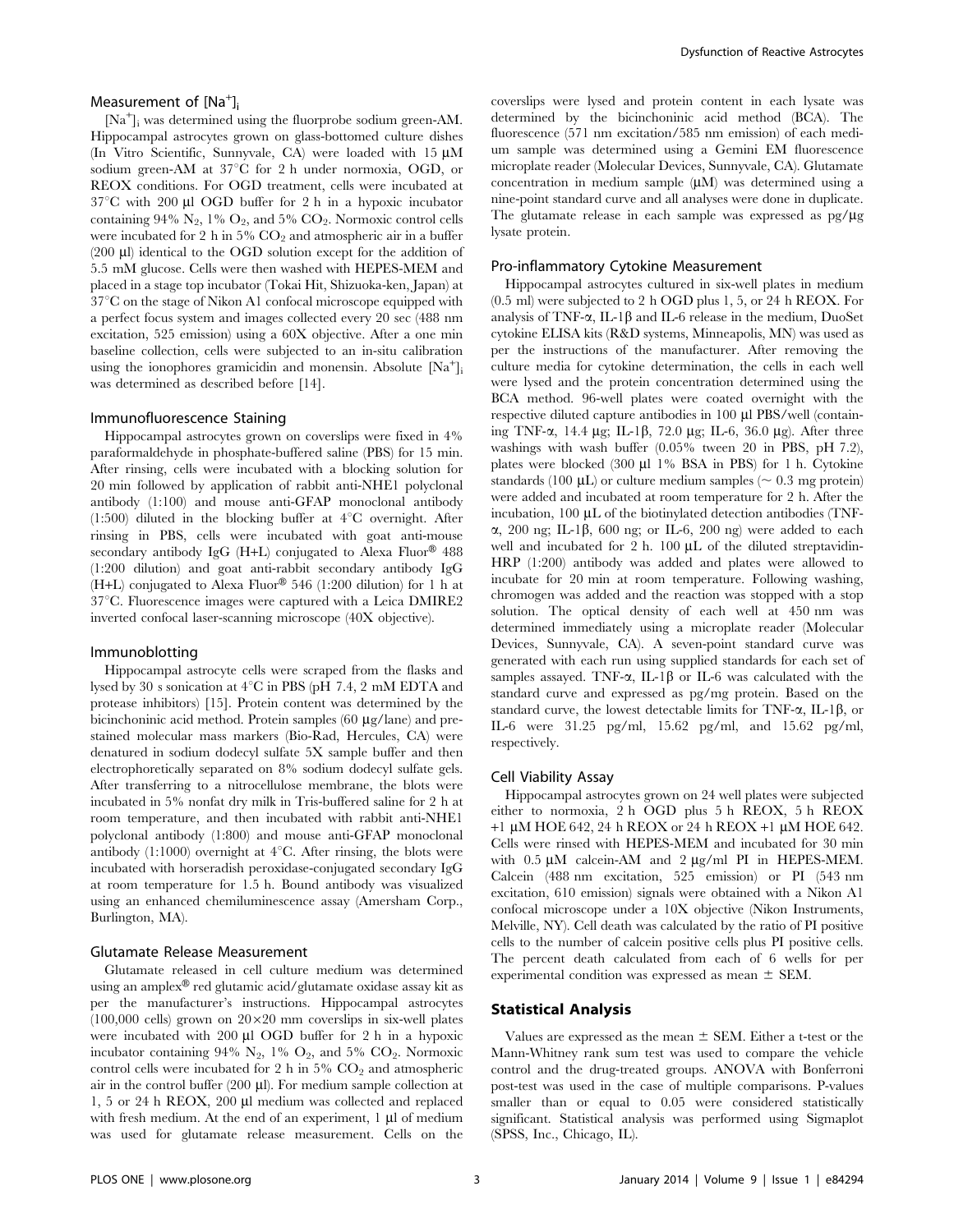#### Results

# Up-regulation of NHE1 Protein Expression in Hippocampal Astrocytes in in vitro Ischemia Model

Basal level of NHE1 protein expression was detected in cultured hippocampal astrocytes under normoxic conditions (Figure 1 A, arrow). NHE1 protein was expressed in all GFAP-positive astrocytes. At 2 h OGD as well as at 2 h OGD/5 h REOX, astrocytes exhibited classical reactive astrocytes morphology: retracted primary processes, hypertrophy of the soma and processes, and increased expression of GFAP. Interestingly, NHE1 immuoreactivity in hippocampal reactive astrocytes was enhanced at 2 h OGD/5 h REOX (Figure 1 A, arrow). We further characterized the expression of GFAP and NHE1 following OGD by immunoblotting. Following 2 h OGD, GFAP expression was increased by  $\sim$  2.5-fold (Figure 1 B). 2 h OGD/ 5 h REOX resulted in a further increase in GFAP expression to  $\sim$ 7.5-fold of normoxic levels. Similar to the immunohistochemical staining data, GFAP expression returned toward normoxic levels after 24 h REOX. In the case of NHE1 expression, there was a 13-fold increase in NHE1 expression at the end of OGD, followed by an elevation to 30-fold of normoxic levels at 5 REOX (Figure 1 C, bottom panel). At 24 h REOX, NHE1 expression nearly returned to normoxic levels. These results demonstrate that OGD/REOX triggered transformation of hippocampal astrocytes to reactive astrocytes. Expression of NHE1 protein was significantly increased in reactive astrocytes.

# Increased NHE1 Activity in Hippocampal Astrocytes Following OGD/REOX

We then investigated changes of NHE1 activity by measuring basal  $pH_i$  and  $pH_i$  recovery rate in these astrocytes in response to an  $NH_3/NH_4^+$  prepulse-induced acidification. As shown in Figure 2 A (left panel), when normoxic control astrocytes were exposed to 30 mM  $NH_3/NH_4^+$ , pH<sub>i</sub> rose rapidly as NH<sub>3</sub> diffused into the cell and combined with  $H^+$  to form  $NH_4^+$  (a-b) and then declined slowly over 2.5 min (b–c). Returning cells to standard HCO<sub>3</sub> free HEPES-MEM solution caused pH<sub>i</sub> to decrease due to the rapid efflux of  $NH_3$  from cells and trapping  $H^+$  inside the cells  $(c-d)$ . Normoxic control cells were able to restore pH<sub>i</sub> to their basal levels over time (Figure 2 A, d-e). However, when NHE1 protein was inhibited with its potent inhibitor HOE 642 (1  $\mu$ M), cells nearly failed to recover the pH<sub>i</sub>. This suggests that under normal HCO<sub>3</sub> free conditions, hippocampal astrocytes largely depend upon NHE1 activity to regulate pH<sub>i</sub>.

The OGD-treated reactive astrocytes exhibited a more acidic basal pH<sub>i</sub> compared to control cells  $(6.74\pm0.03 \text{ vs. } 6.95\pm0.02 \text{ pH})$ units, p $\leq$ 0.05, **Figure 2 A, B**). A faster pH<sub>i</sub> recovery with a steeper slope was detected following the  $NH_3/NH_4^+$  prepulseinduced acidification in the OGD-treated reactive astrocytes (Figure 2 A, right panel and Figure 2 B, right panel). This elevated  $H^+$  extrusion in the OGD-treated cells was mediated by NHE1 activity because blocking NHE1 activity with HOE 642 nearly abolished the  $pH_i$  recovery (Figure 2A, right panel). Moreover, hippocampal astrocytes maintained a relatively stable pH<sub>i</sub> during  $1-24$  h REOX (**Figure 2 B, left panel**). At 5 h REOX, the pH<sub>i</sub> was reduced from  $6.96\pm0.02$  to  $6.86\pm0.04$ . By 24 h REOX, the astrocytes became slightly alkaline  $(7.02 \pm 0.03)$ . Interestingly, inhibition of NHE1 with HOE 642 acidified astrocyte  $pH_i$  under both normoxic conditions and 2 h OGD or  $1-24$  h REOX (Figure 2 B, left panel). The strongest effect of NHE1 blockade occurred at 2 h OGD. On the other hand, 2 h OGD increased pHi regulation rate from a basal level of  $0.32 \pm 0.03$  to  $0.53 \pm 0.06$  pH unit/min (p<0.05). This elevation



Figure 1. Up-regulation of NHE1 protein expression in reactive hippocampal astrocytes. A. Expression of NHE1 protein in hippocampal astrocytes. Immunofluorescence signals of NHE1 and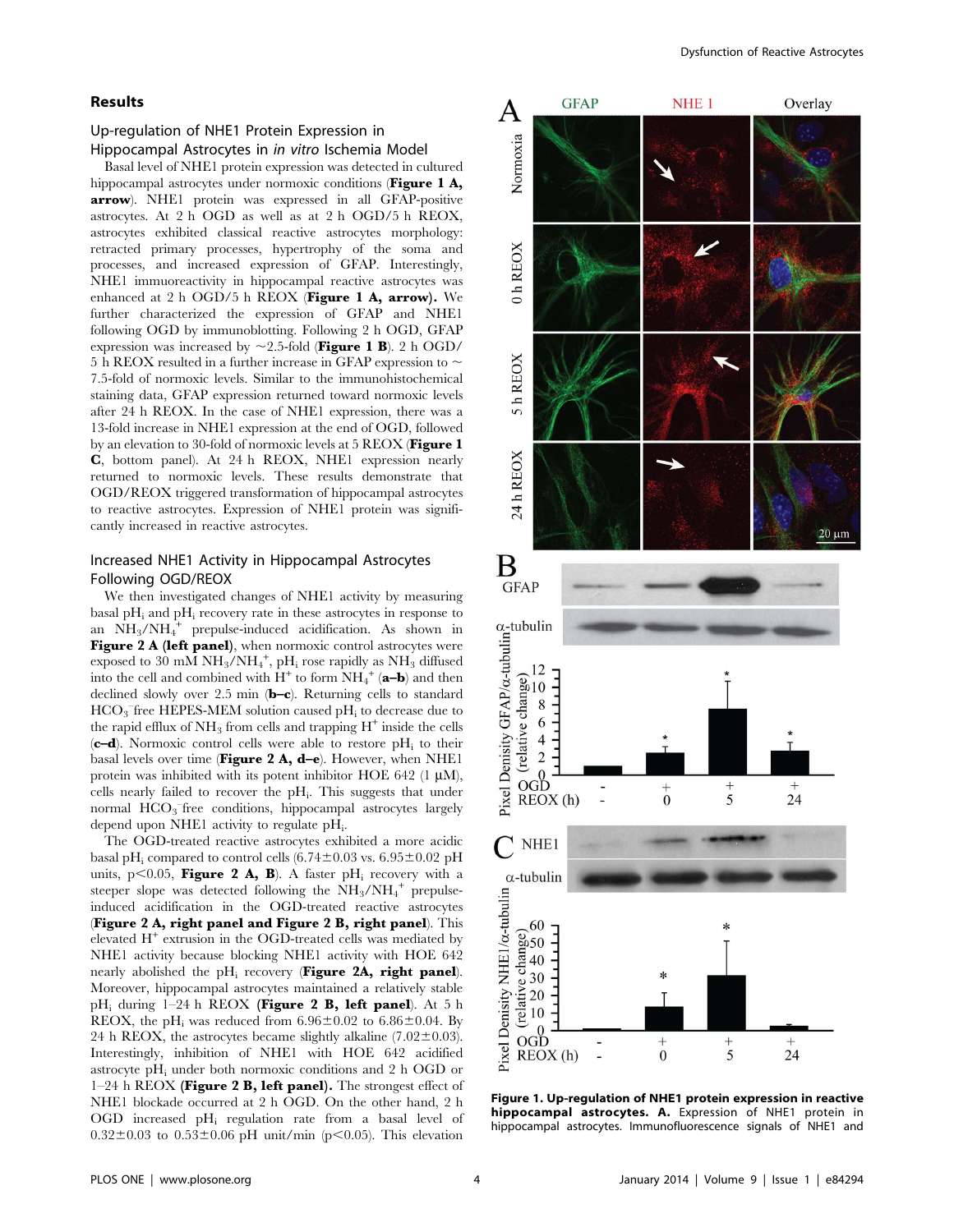GFAP were shown under normoxia control or OGD (2 h) plus 0 h, 5 h, or 24 h REOX. Green: GFAP, red: NHE1 (arrows), blue: To-pro-3 nuclear staining. Scale Bar: 20  $\mu$ m. **B, C.** Quantification of GFAP (**B**) and NHE1 protein (C) expression with immunoblotting. Hippocampal astrocytes were subjected to 2 h OGD followed by 5 or 24 h REOX. Total pixel density in each protein band (minus background) was calculated using Image J. Data are expressed as the ratio of either GFAP or NHE1 to the corresponding  $\alpha$ -tubulin band and normalized to the control. Data are mean  $\pm$  SEM (n = 4). \*p<0.05 vs. normoxia. doi:10.1371/journal.pone.0084294.g001

on  $H^+$  extrusion was sustained through 1–5 h REOX. At 24 h  $REOX$ , the pH<sub>i</sub> regulation rate returned to the basal level. In the presence of NHE1 inhibitor HOE 642, hippocampal astrocytes failed to regulate pH<sub>i</sub> under all conditions ( $\sim 0.05$  pH unit/min). This suggests that the OGD/REOX caused a sustained increase in  $H^+$  efflux, which is largely via stimulation of NHE1 activity. This view was further demonstrated in Figure 2 C. HOE 642-sensitive pHi recovery rate (NHE1-mediated) was increased at 1–5 h REOX. At 24 h REOX, NHE1-mediated  $pH_i$  regulation rate returned to control values. These data suggest that NHE1 plays an important role in maintaining  $pH_i$  in hippocampal astrocytes and its stimulation contributes to  $H^+$  extrusion and intracellular alkalization after OGD/REOX.

# Changes of  $[Na^+]$ <sub>i</sub> and  $[Ca^{2+}]$ <sub>i</sub> in Hippocampal Astrocytes Following OGD/REOX

We investigated whether overstimulation of NHE1 results in  $Na<sup>+</sup>$  and  $Ca<sup>2+</sup>$  overload in reactive astrocytes after OGD/REOX. First, we determined [Na<sup>+</sup>]<sub>i</sub> in hippocampal astrocytes during OGD/REOX. The resting level of [Na<sup>+</sup>]<sub>i</sub> in hippocampal astrocytes was  $10.0\pm2.6$  mM and did not change significantly when NHE1 was inhibited  $(12.1 \pm 0.1 \text{ mM})$ . Following 2 h OGD, [Na<sup>+</sup>]<sub>i</sub> was not different from normoxia (Figure 3 A). Upon REOX,  $[Na^+]$ <sub>i</sub> increased to 22.1±1.8 mM at 1 h REOX and  $34.5 \pm 1.1$  mM by 5 h of REOX (p<0.05, **Figure 3 A**). At 24 h of REOX, [Na<sup>+</sup> ]i decreased by 45% but remained significantly elevated compared to normoxic control  $(18.9 \pm 1.4 \text{ mM})$ . In contrast, inhibition of NHE1 activity with 1 uM HOE 642 reduced [Na<sup>+</sup>]<sub>i</sub> by ~ 75% (13.3±1.8 vs. 22.1±1.8 mM) at 1 h REOX and  $\sim$  50% (22.5±2 mM vs. 34.1±1 mM) at 5 h REOX **(Figure 3 A).** After 24 h REOX,  $[Na^+]$ ; in the HOE-treated cells returned to normoxic levels  $(12.1 \pm 1.8 \text{ mM})$ . Taken together, these data indicate that activation of NHE1 activity led to sustained Na<sup>+</sup><sub>i</sub> overload in reactive astrocytes after OGD/REOX.

We further investigated whether  $Na<sup>+</sup><sub>i</sub>$  overload could induce an elevation in  $\left[\text{Ca}^{2+}\right]$ <sub>i</sub> via reversal of Na<sup>+</sup>/Ca<sup>2+</sup> exchanger (NCX<sub>rev</sub>) in hippocampal astrocytes following OGD/REOX. Basal  $\text{[Ca}^{\frac{2}{1}}\text{]}$ in hippocampal astrocytes was  $44.2 \pm 12.1$  nM and was not affected by 1  $\mu$ M of HOE 642 (65.2±21.2 nM). [Ca<sup>2+</sup>]<sub>i</sub> remained unchanged following 2 h OGD and at1 h REOX (Figure  $3 \text{ B}$ ). However, at 3 h REOX, [Ca<sup>2+</sup>]<sub>i</sub> in astrocytes increased significantly (416.7 $\pm$ 43.9 nM), and remained elevated at 5 h of REOX  $(307.4 \pm 10.6 \text{ nM}, \text{p} < 0.05, \text{Figure 3 B})$ . Interestingly, in hippocampal astrocytes treated with  $1 \mu M$  HOE 642 the increase in  $[Ca^{2+}$ ]<sub>i</sub> was much less at either 3 h REOX (155.2±28.6 nM) or at 5 h REOX (166.3 $\pm$ 4.5 nM, Figure 3 B). This implies that the rise in  $[\text{Ca}^{2+}]$ <sub>i</sub> may result from increased NCX<sub>rev</sub> subsequent to Na<sup>+</sup> <sup>i</sup> overload (although we did not determine [Na<sup>+</sup> ]i at 3 h REOX, it remained elevated at 5 h REOX and could stimulate  $NCX<sub>rev</sub>$ ). To test this possibility, we examined whether SEA 0400 (1  $\mu$ M), a potent inhibitor of NCX<sub>rev</sub>, could block the increases in  $Ca<sup>2+</sup>$  after OGD/REOX in hippocampal astrocytes. As shown in Figure 3 B, inhibition of  $NCX<sub>rev</sub>$  with SEA 0400 abolished the OGD/REOX-mediated rise in [Ca<sup>2+</sup>]<sub>i</sub>. Interestingly, SEA 0400



Figure 2. Increased NHE1 activity in hippocampal astrocytes following OGD/REOX. A.  $pH_i$  changes were determined by BCECF-AM dye in astrocytes subjected to  $NH_4^+/NH_3$  prepulse-mediated acidloading. Either normoxic astrocytes (left panel) or astrocytes at 2 h OGD (right panel) were exposed to 30 mM  $NH_4Cl_3$  (a–c), then returned to standard HCO<sub>3</sub> free HEPES-MEM solution (c-e). After an initial acidification,  $pH_i$  recovery followed ( $d-e$ ). The  $pH$  recovery rates were determined at  $\sim$  6.5 to normalize for the allosteric regulation of H<sup>+</sup> on NHE1 activity. A slope of the  $pH_i$  changes following the prepulse was calculated as pH<sub>i</sub> recovery rate (solid or dashed line). For HOE 642 treatment, the drug was present throughout the experiment. **B.**  $pH_i$ (left panel) and pH<sub>i</sub> recovery rates (right panel) were summarized under normoxic control, 2 h OGD, or 1, 5, or 24 h REOX conditions. C. Summary data of NHE1-mediated recovery rates under normoxic and OGD/REOX conditions. The values of  $\sim$ 20 cells from each coverslip/ culture were averaged. The n values were the number of cultures under each condition and indicated as normoxia (9), normoxia+HOE 642 (6), 0 REOX (5), 0 REOX+HOE 642 (4), 1 h REOX (3), 1 h REOX+HOE 642 (4), 5 h REOX (5), 5 h REOX+HOE 642 (4), 24 h REOX (4) and 24 h REOX+HOE 642 (3). Data are expressed as mean  $\pm$  SEM. \*p $<$ 0.05 vs. corresponding untreated.  $# p<0.05$  vs. corresponding untreated. doi:10.1371/journal.pone.0084294.g002

effects are similar to the inhibition of NHE1 by HOE 642. These data illustrate that NHE1 activation in hippocampal astrocytes can couple with reverse mode operation of  $NCX_{rev}$  and result in  $Ca^{2+}$ elevation subsequent to intracellular Na<sup>+</sup> overload.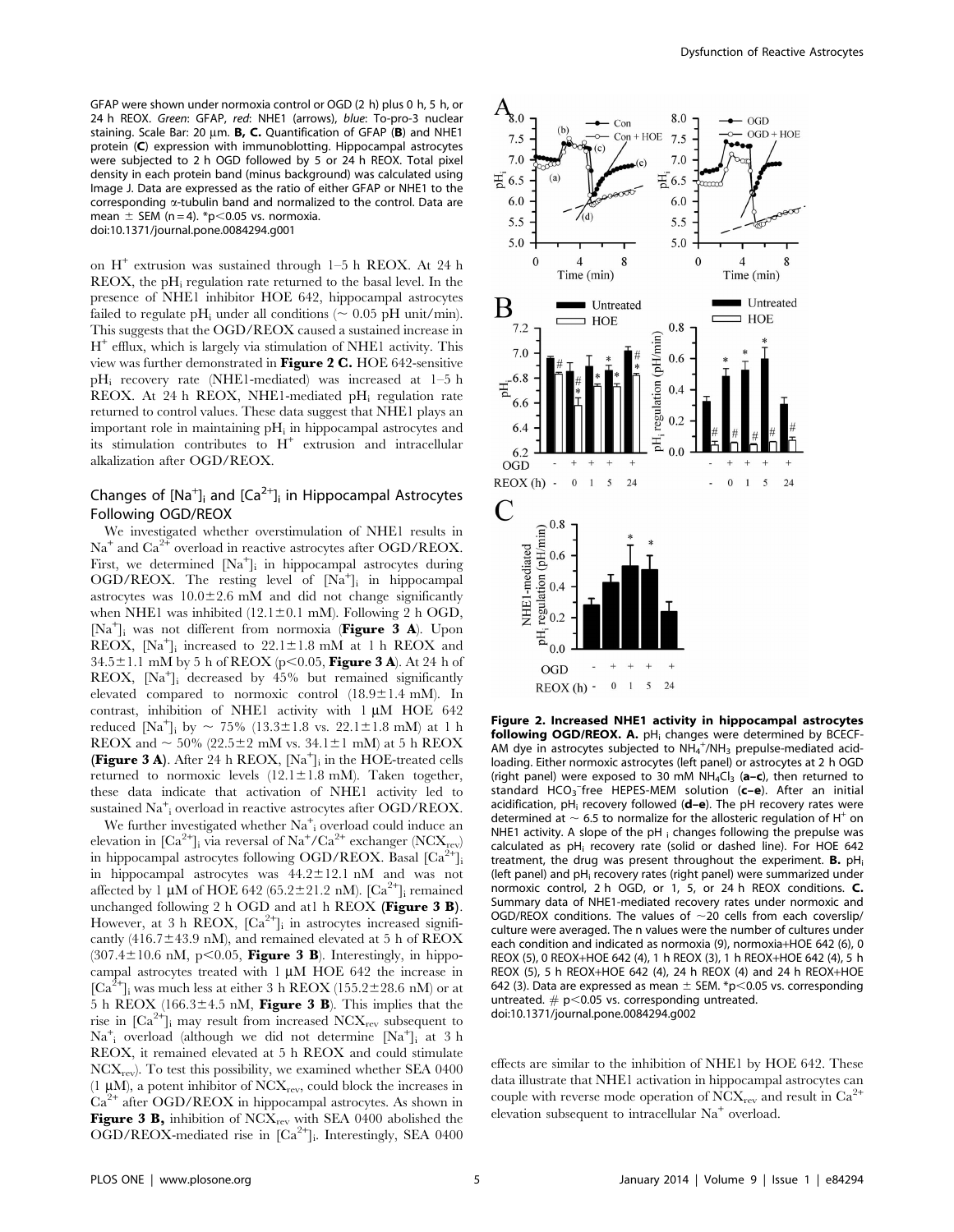

Figure 3. Changes of  $[Na^+]_i$  and  $[Ca^{2+}]_i$  in hippocampal astrocytes following OGD/REOX. A. [Na<sup>+</sup>]<sub>i</sub> in hippocampal astrocyte cultures was determined with Sodium Green dye at 2 h normoxia or after 2 h OGD followed by 0, 1, 5, or 24 h REOX. HOE 642 (1  $\mu$ M) was present during REOX only. Data are mean  $\pm$  SEM. The values of  $\sim$ 10 cells from each coverslip/culture were averaged. N of 3 cultures were for all groups except for normoxia, 0 h REOX, and 24 h REOX+HOE 642 (n = 4) or.5 h REOX and 24 h REOX (n = 5).  $*p$  < 0.05 vs. normoxic control,  $# p<0.05$  vs. corresponding untreated. **B.** [Ca<sup>2+</sup>]<sub>i</sub> in hippocampal  $a$ strocytes following OGD/REOX.  $[Ca^{2+}]_i$  in hippocampal astrocyte cultures was determined at 2 h normoxia or after 2 h OGD followed by 0, 1, 3, or 5 h REOX using fura-2 AM. HOE 642 (1  $\mu$ M) or SEA 0400 (1  $\mu$ M) was present during REOX only. The values of  $\sim$ 10 cells from each coverslip/culture were averaged. Data are expressed as mean  $\pm$ SEM. N of 4 cultures were for normoxia and the rest of other conditions were n of 3 cultures. \*p<0.05 vs. normoxic control,  $#$  p<0.05 vs. corresponding untreated.

doi:10.1371/journal.pone.0084294.g003

# Roles of NHE1 in Glutamate and Cytokine Release from Hippocampal Astrocytes following OGD/REOX

We speculate that overstimulation of NHE1 activity may affect glutamate release and/or uptake via disruption of  $Na<sup>+</sup>$  and  $H<sup>+</sup>$ homeostasis. To test this, we measured glutamate release from astrocytes after OGD/REOX. No detectable glutamate release was found in medium of the normoxic hippocampal astrocyte cultures (**Figure 4 A**). Following 2 h of OGD or 1 h REOX, low levels of glutamate  $(0.04 \pm 0.04 \text{ pmol}/\mu\text{g}$  protein) were released from hippocampal astrocytes. These data suggest that hippocampal astrocytes release minimal amount of glutamate after OGD or early REOX. In contrast, following 5 h REOX, glutamate release from hippocampal astrocytes increased dramatically to  $9.6 \pm 1.7$  pmol/ $\mu$ g protein (Figure 4 A). At 24 h REOX, although the glutamate levels in the media were reduced, they remained elevated compared to normoxic levels  $(5.9 \pm 1.4 \text{ pmol})$  $\mu$ g protein, Figure 4 A). Inhibition of NHE1 activity in hippocampal astrocytes with  $1 \mu M$  HOE 642 had no effect on the release of glutamate at 2 h OGD or 1 h REOX  $(p>0.05$ , Figure 4 A). However, blocking NHE1 activity decreased the glutamate release by  $\sim 50\%$  at 5 h and  $\sim 35\%$  at 24 h REOX (Figure 4 A). It is unclear how blocking NHE1 activity can reduce glutamate release from astrocytes following OGD/REOX.

To test whether glutamate release was mediated via reversal of Na<sup>+</sup> -dependent excitatory amino acid transporter (EAATs) subsequent to increases in  $\mathrm{Na}^+$ ; we investigated if the competitive nontransportable EAAT blocker TBOA can block the glutamate release. 100 µM TBOA had no effects on the glutamate release at 2 h OGD or 1 h REOX ( $p$ >0.05, **Figure 4 A**). The lack of effect on glutamate release further implies that little glutamate is released during this initial OGD/REOX period. However, TBOA nearly abolished the glutamate efflux  $(\sim 95\%)$  at 5 h REOX and reduced the glutamate release by 80% at 24 h REOX. These data further suggest that glutamate release during REOX was primarily through reversal of EAATs. To further confirm glutamate release through reversal of the transporter, we calculated the reversal potential for the transporters using the following equation.

$$
Vrev = RT/F(n_{Na} + n_{H} + n_{K} - n_{Glu}))
$$

$$
\ln((\frac{[Na_{o}]}{[Na_{i}]})n_{Na}X(\frac{[H_{o}]}{[H_{i}]})n_{H}X(\frac{[K_{i}]}{[K_{o}]})n_{K})
$$

Where  $R$  is the gas constant,  $T$  is temperature,  $F$  is the Faraday constant, and  $V_{rev}$  is the reversal potential. The values for [Na]<sub>0</sub>, [Na]<sub>i</sub>, [H]<sub>o</sub>, [H]<sub>i</sub> and [K]<sub>o</sub> are known, the [Glu]<sub>o</sub> were estimated to be 0.01  $\mu$ M at baseline, 0.1  $\mu$ M at 5 h REOX and 0.05  $\mu$ M at 24 h REOX. Assuming a value for  $[G|u]_i$  of 5 mM and  $[K]_i$  of 70 mM, then  $V_{rev}$  = -53.6 mV. Cultured cortical astrocytes have a large range of resting plasma membrane potentials, but average  $\sim -60$  mV when measured either by whole cell or perforated electrophysiological recordings [16]. Thus, under culture conditions, when the  $[G]_0$  was very low, the glutamate transporters were near their reversal potentials and little or no flux through the transporter would be expected. In contrast, because of the stoichiometry of three Na<sup>+</sup>/glutamate anion transporter, the reversal potential was sensitive to changes of  $[Na]_i$  (Figure 4 A inset). At 5 h REOX with a  $[Na]_i$  of 34.5 mM and  $[K]_i$  of 45.5 mM, the reversal potential dropped to  $-78.2$  mV and efflux of glutamate through the transporters would be favored. At 24 h REOX, when [Na]i decreased to 19 mM the reversal potential fell to  $-59.6$  mV, making glutamate release less likely.

Next, we accessed the release of pro-inflammatory cytokines IL-1 $\beta$ , IL-6 and TNF- $\alpha$  from hippocampal astrocytes following OGD/REOX. Neither OGD nor 1 h REOX resulted in significant release of the cytokines (Figure 4 B-D). However, after 5 h REOX, we detected a transient increase in the release of IL-1 $\beta$ , IL-6 and TNF- $\alpha$  by 6-fold, 33-fold and 33-fold, respectively. Similar to the glutamate release, the release of the proinflammatory cytokines from hippocampal astrocytes returned to control levels by 24 h REOX (Figure 4 B–C). Interestingly, in the presence of the NHE1 inhibitor HOE 642 (1  $\alpha \mu$ M), the release of cytokines at 5 h REOX was reduced between 26% and  $45\%$  (p $<$ 0.05). These data imply that inhibition of NHE1 activity also decreases cytokine release from reactive astrocytes.

To rule out that possible contaminating microglia in the astrocyte culture contribute to the cytokine release in the study, we measured the cytokine release from LME-treated astrocyte cultures which were depleted of microglia (Figure 5). In the microglia-depleted astrocyte cultures, similar levels of cytokine release were detected from the astrocyte cultures at 5 h REOX.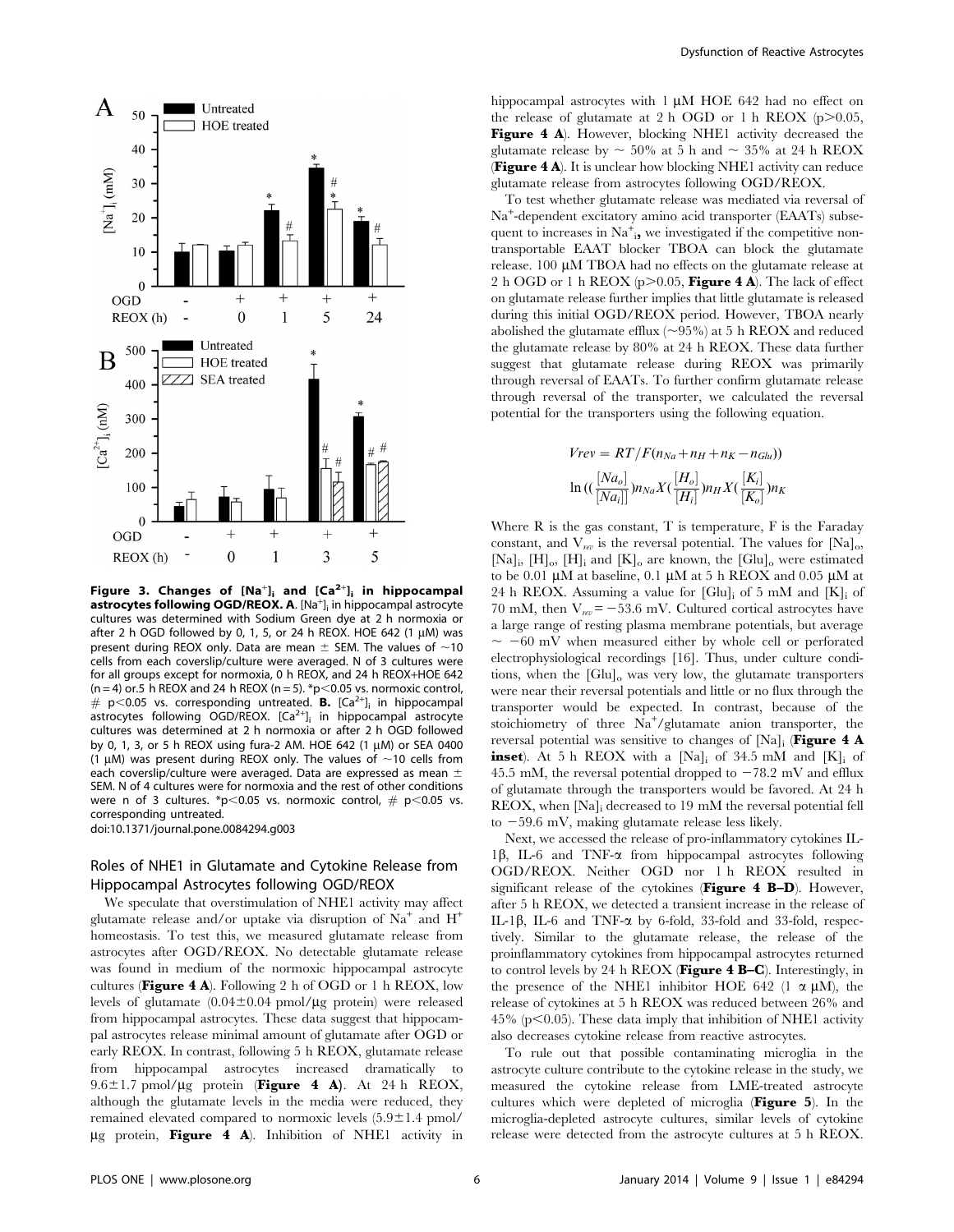

Figure 4. Glutamate and pro-inflammatory cytokine release from hippocampal astrocytes following OGD/REOX. A. Glutamate release in hippocampal astrocyte cultures was determined at 2 h normoxia or after 2 h OGD followed by 0, 1, 5, or 24 h REOX. In drug treated experiments, HOE 642 (1 uM) or TBOA (100 uM) was present during REOX only. Data are mean  $\pm$  SEM. N of 4 cultures were for all groups except for normoxia  $(n = 5)$ . \*p<0.05 vs. normoxic control,  $\#$  p<0.05 vs. corresponding untreated. ND: not detectable. Inset: The reversal potential for the glutamate transport was plotted as a function of [Na<sup>+</sup>]. The known values for [Na]<sub>o</sub>, [H]<sub>o</sub>, [H]<sub>i</sub> and [K]<sub>o</sub> at baselines were used along with an assumed value for [Glu]<sub>o</sub> of 0.01 µM, [Glu]<sub>i</sub> of 5 mM and [K]<sub>i</sub> of 70 mM. **B-D**. Release of innate immune cytokines in the culture medium of hippocampal astrocytes. HOE 642 (1 µM) was present during normoxia or REOX treatment. IL-1 $\beta$  (B) IL-6 (C), or TNF- $\alpha$  (D) were normalized to cell lysate protein and expressed as pg/mg protein. Data are mean  $\pm$  SEM (n = 3). ND: not detectable. \*p<0.05 vs. normoxic control. # p<0.05 vs. corresponding untreated. doi:10.1371/journal.pone.0084294.g004

Inhibition of NHE1 significantly reduced the cytokine release. Taken together, these findings firmly suggest that activation of NHE1 during 5 h REOX not only triggered glutamate release, but also increased pro-inflammatory cytokine release in hippocampal astrocytes.

# Minimal Cell Death of Reactive Astrocytes After OGD/ REOX

We further investigated the impact of the above cellular changes on astrocyte viability. Under normoxic conditions, astrocytes in the culture retained the calcein dye with minimum PI staining **(Figure 6A a, à).** The cell death rate was  $0.83\pm0.14\%$  (Figure 6) B). When astrocytes were subjected to OGD, followed with either 5 h REOX (Figure 6 A b, b) or 24 REOX (Figure 6 A d, d), the cell death rates remained at  $\sim$  1% (**Figure 6 B**). Inhibition of NHE1 with HOE 642 did not change the cell death in astrocytes (Figure 6 A c,  $\dot{c}$  and Figure 6 A e, $\dot{e}$ ). These data suggest that reactive astrocytes were resistant to ischemia-mediated cell death.

# Discussion

# Role of NHE1 in Regulation of  $pH_i$  in Hippocampal Astrocytes Following OGD/REOX

In this study, the resting  $pH_i$  in murine hippocampal astrocytes was  $6.94 \pm 0.02$  under  $\overline{HCO_3}$  free normoxic conditions. This is consistent with reports of resting pH<sub>i</sub> values under  $\mathrm{HCO_3}^-$  -free conditions that range from 6.88 to 7.05 in rat hippocampal astrocytes [17–19]. Bevensee et al. (1997) reported that under

nominally  $HCO_3$ <sup>-</sup> free conditions, 88% of the prepulse-induced pH<sub>i</sub> recovery rate in rat hippocampal cultures was sensitive to 0.9 mM amiloride [20]. In addition, when amiloride was applied under steady state conditions, there was a decrease in  $pH_i$ . Similar results were reported with 1 mM amiloride [21]. In the current study, using the potent NHE1 inhibitor HOE 642 (1  $\mu$ M), we observed 86% blockade of the  $\rm pH_{i}$  recovery rates in hippocampal astrocytes. Thus, in the absence of  $HCO_3^-$ , NHE1 plays a dominant role in pHi regulation in hippocampal astrocytes. Indeed, mRNA expression for NHE1 in brain is ten-times the level of other NHE isoforms [22]. NHE2 and NHE3 transcripts were only present in the granule and Purkinje cells of the cerebellum. NHE4 protein expression is undetectable in hippocampal astrocyte cultures [18]. On the other hand, there is weak expression of NHE3 protein in mouse hippocampus [23]. The other plasma membrane NHE5 has been characterized as largely insensitive to amiloride, and is restricted to the cell bodies of neurons of the hippocampus [24,25]. Taken together, NHE1 is the primary NHE isoform in regulation of  $pH_i$  in hippocampal astrocytes and the contribution of other NHE isoforms is minimal. The residual NHE1-independent  $pH_i$  regulation likely results from activity of a  $H^+$  pump [21] or lactate- $H^+$  co-transport [26].

In the current study, 2 h of OGD led to an increase in NHE1 expression in hippocampal astrocytes that was sustained during 5 h REOX. The underlying mechanisms for this upregulation are unknown. Previously, we observed an increase in HIF-1 $\alpha$ expression in cortical neurons that preceded the up-regulation of NHE1 protein after OGD/REOX [27]. Given that the promoter region of NHE1 gene contains a candidate-binding site for HIF-1 $\alpha$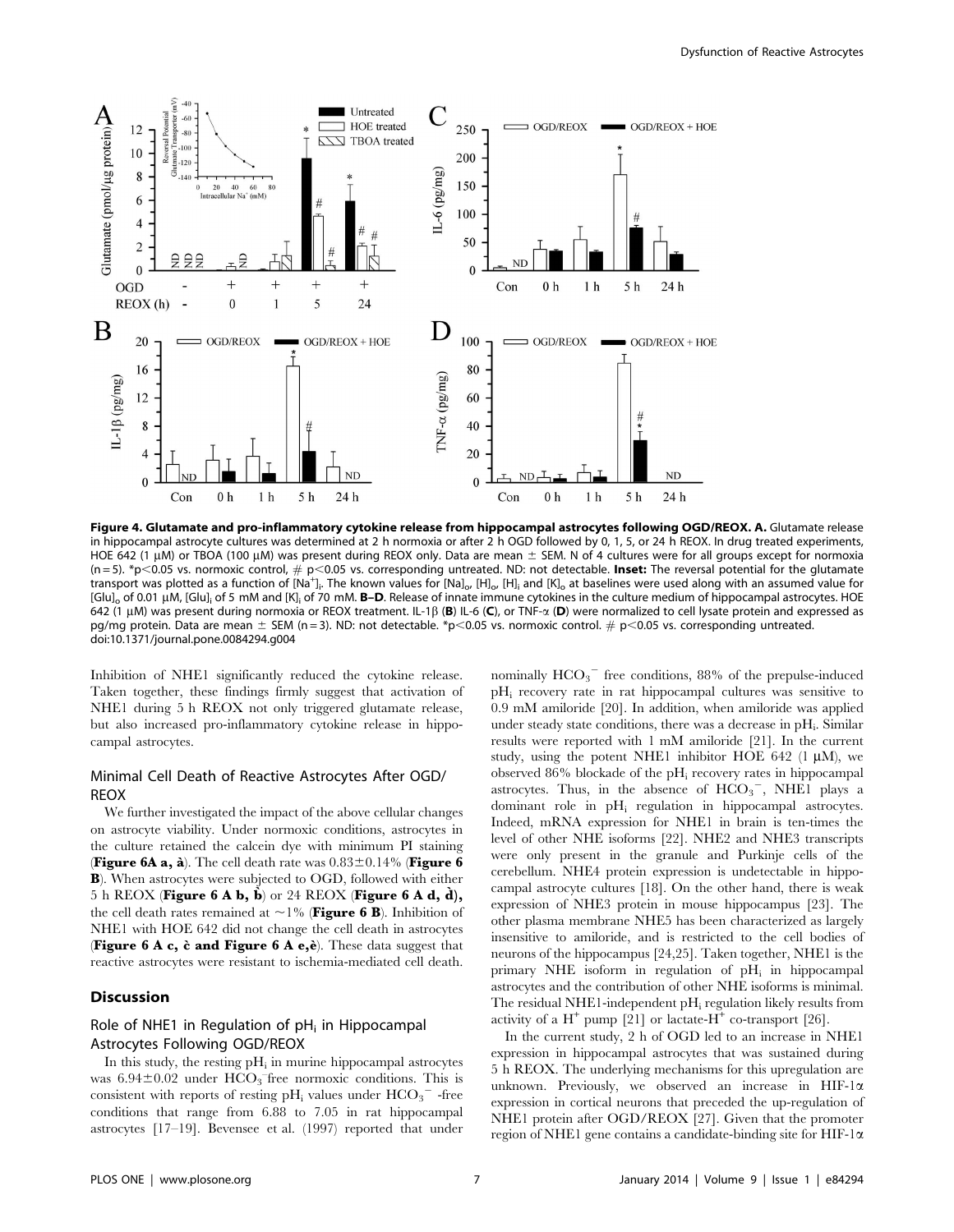

Figure 5. Pro-inflammatory cytokine release from LME-treated hippocampal astrocyte cultures following OGD/REOX. Release of innate immune cytokines was detected in the culture medium of hippocampal astrocytes at 2 h normoxia control or 2 h OGD followed by 5 h REOX. HOE 642 (1  $\mu$ M) was present during normoxia or REOX treatment (with 5 mM LME). IL-1 $\beta$  (A), IL-6 (B), TNF- $\alpha$  (C). Cytokine content was normalized to cell lysate protein and expressed as pg/mg protein. Data are mean  $\pm$  SEM (n = 3). \*p<0.05 vs. normoxic control. # p<0.05 vs. corresponding untreated, ND: not detectable. doi:10.1371/journal.pone.0084294.g005

it is likely that HIF-1 $\alpha$  plays a role in hypoxia-induced upregulation of NHE1 [28].

# NHE1 Activation and Glutamate Release from Hippocampal Astrocytes After OGD/REOX

Rapid removal of glutamate from extracellular space is primarily a function of astrocytes and is critical for neuronal physiology and survival. However, under both physiological and pathophysiological conditions, astrocytes will release glutamate through a number of mechanisms including swelling-induced anion channel opening and ionotropic purinergic receptors,  $Ca^{2+}$ dependent exocytosis, or glutamate exchange via the cysteineglutamate antiporter [29]. However, reversal of Na<sup>+</sup>-dependent glutamate transporters has been implicated as a major factor responsible for excessive glutamate release during ischemia that leads to a cytotoxic cascade and neuronal death [29]. To date, five different high-affinity glutamate transporters have been cloned: GLAST, GLT, EAAC, EAAT4 and EAAT5. However, GLT-1 and GLAST are together responsible for most of the glutamate uptake activity in most regions of the mammalian CNS and are only found in astroglia in normal mature brains [30]. This highlights the importance of astroglia in extracellular glutamate removal [30]. Developmentally, GLAST expression dominates early in astrocytes but is overtaken by GLT-1 expression with maturity. In primary rat astrocyte cultures, it has been shown that only GLAST is expressed unless the cells are treated with dBcAMP or grown in the presence of neurons [31]. Under these conditions, GLAST expression was increased by two-three fold and GLT-1 expression was robustly induced. Similar results have been shown in primary hippocampal astrocytes grown with neurons [32]. Thus, in our differentiated cultures, we would expect both isoforms are involved (data not shown).

In vivo, it has been estimated that glutamate uptake is made against an extracellular to intracellular gradient of  $\sim$  1:2500 [33]. To accomplish this, glutamate transport is coupled to the transport of  $Na<sup>+</sup>$  and  $K<sup>+</sup>$  down their respective concentration gradients. In addition, because of the stoichiometry of three  $Na<sup>+</sup>$  to one  $H<sup>+</sup>$  and the counter-transport of one  $K^+$  for each glutamate anion moved into the cell, there is a net movement of two positive charges and the plasma membrane potential likely contributes to the driving force [34,35]. Therefore, changes of  $Na<sup>+</sup>$  and  $H<sup>+</sup>$  homeostasis can alter the driving force of glutamate uptake via EAATs and trigger its release from astrocytes.

In this study, we detected concurrent intracellular Na<sup>+</sup> overload and glutamate release from hippocampal astrocytes after 5 h of REOX following 2 h of OGD. This release was largely inhibited by TBOA, a nontransportable inhibitor of GLAST and GLT-1, suggesting that the glutamate release was the result of glutamate transport reversal. Interestingly, in the presence of HOE 642, the calculated reversal potential of the glutamate transported at 5 h REOX was  $-57.94$  mV (vs.  $-78.2$  mV at OGD/REOX), suggesting that inhibition of NHE1 and subsequent reduction of Na<sup>+</sup> overload would help to prevent EEATs-mediated glutamate release from astrocytes following ischemia. These findings are consistent with other previous reports. Investigators have reported neuroprotection with the use of glutamate transporter inhibitors during bilateral carotid occlusion/hypotension in rats [36], neonatal hypoxic ischemia [37], and in rat dorsal column slices exposed to anoxia [38]. EEAT reversal in astrocytes has been demonstrated in vitro by raising extracellular  $K^+$  [39,40], OGD perfusion [41], or metabolic blockade using idoacetate/KCN or NaF/azide [42,43].

Xie et al measured changes in astrocytic plasma membrane potential when hippocampal slices were exposed to OGD [44]. They found that 30 min of OGD caused membrane potential to depolarize by  $\sim 25$  mV, but when the slice was reoxygenated there was a transient hyperpolarization of the plasma membrane by 9 mV before returning to the pre-OGD potential. This hyperpolarization was attributed to enhanced Na<sup>+</sup>/K<sup>+</sup>-ATPase activity because it could be blocked by the application of ouabain [45]. We have previously reported that 2 h OGD in cultured cortical astrocytes results in an  $\sim$  30% decrease in ATP content [13]. Thus, while OGD results in a partial loss of plasma membrane potential in hippocampal astrocytes, Na<sup>+</sup>/K<sup>+</sup>-ATPase activity appears to still be functional. Therefore, increased Na<sup>+</sup> influx in hippocampal astrocytes after OGD/REOX, rather than altered  $Na<sup>+</sup>$  pump function or membrane depolarization, seem to drive reversal of EAATs in hippocampal astrocytes.

# NHE1 Activation and Cytokine Release from Reactive Astrocytes After OGD/REOX

It is well recognized that the activation of astrocytes is accompanied by increased production of potentially neurotoxic factors, including cytokines [46] Both astrocytes and microglia have been shown to release a myriad of pro- and anti-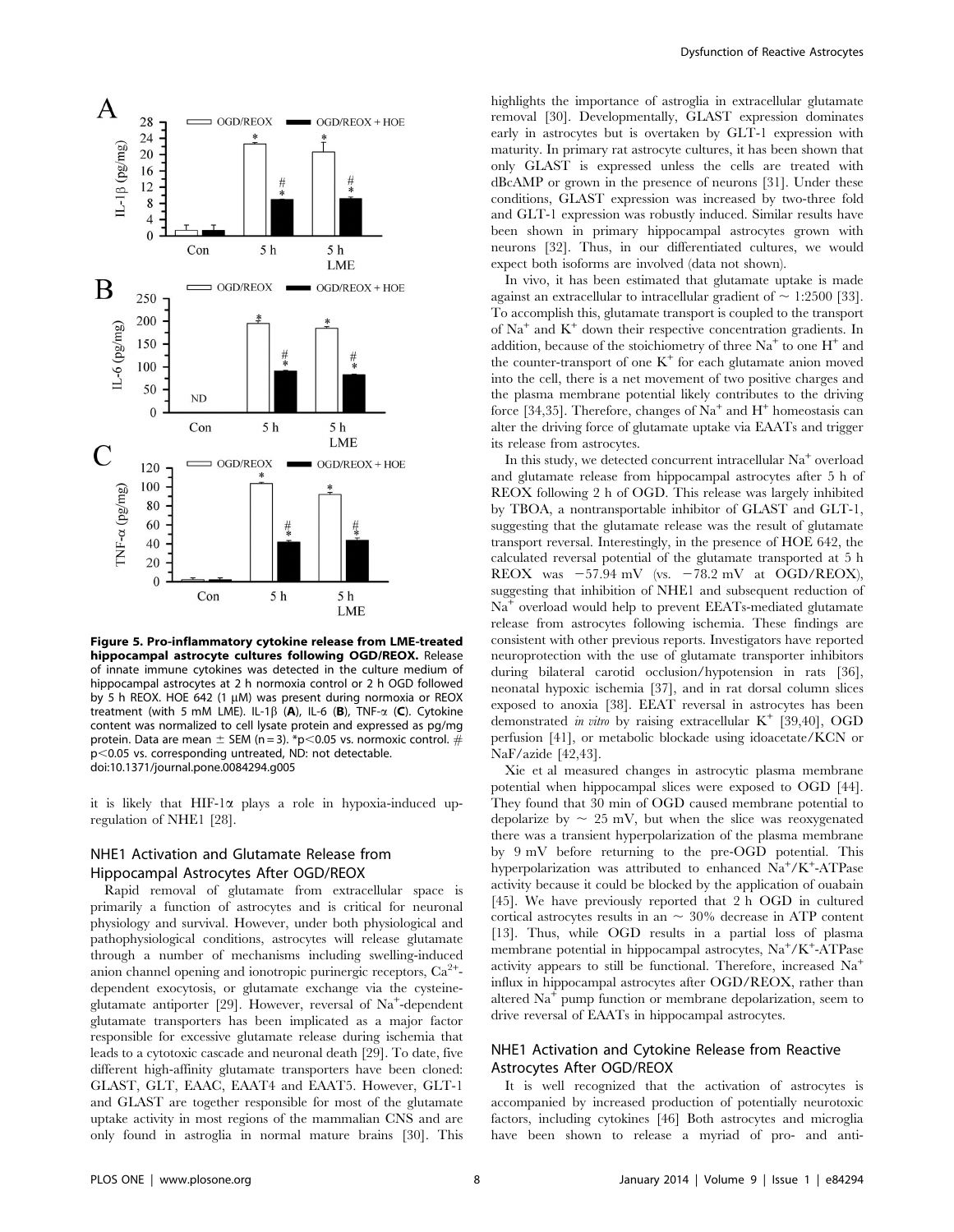

Figure 6. Minimal cell death of reactive astrocytes after OGD/REOX. Hippocampal astrocytes were grown on 24 well culture dishes and subjected to 2 h OGD followed by 5 h or 24 h REOX. HOE 642 (1 µM) was present only during REOX. At the end of REOX, cells were loaded with calcein-AM (green) and PI (red). A. Representative images of live (calcein positive) and dead (PI positive) cells of normoxia (a, à), 5 h REOX (b, b), 5 h REOX+HOE 642 (c, c̀), 24 REOX (d, d̀) or 24 REOX+HOE 642 (e, è). B. Summary of reactive astrocyte death from six wells from each experimental condition. Data are mean  $\pm$  SEM. n = 6. doi:10.1371/journal.pone.0084294.g006

inflammatory cytokines, including interleukins, interferons and tumor necrosis factors, as well as chemokines [47]. Findings from Lau and Yu (2001) suggest that astrocytes respond to pathophysiological conditions by releasing cytokines [48]. It has been proposed that a central role of astrocytes in regulating neuroinflammation in the CNS is via the NF-KB pathway [49,50]. Here we observed that 5 h REOX significantly increased the secretion of several inflammatory cytokines (IL-1 $\beta$ , IL-6 and TNF- $\alpha$ ) in astrocytes. Interestingly, the release was ablated by the inhibition of NHE1. Increases in intracellular  $Na<sup>+</sup>$  and  $Ca<sup>2+</sup>$  levels in hippocampal astrocytes after OGD/REOX may be the trigger behind astrocytic activation and subsequent cytokine release. Collectively, these results suggest that astrocytes-induced cytokines

release following in vitro HI may be regulated by NHE1 and changes of Na<sup>+</sup> and Ca<sup>2+</sup>.

In a recent interesting study, Kim et al. (2011) demonstrated a role for intracellular  $Ca^{2+}$  as a signal pathway for astrocyte mediated cytokines release [51]. The authors reported that cytokines produced by primary astrocytes and bone marrowderived mast cell co-cultures are mainly induced by signaling via Ca<sup>2+</sup>/PKCs/MAP kinases/NF-KB/STAT<sup>1727</sup> pathways and the cytokines produced subsequently re-activate astrocytes via Jak/  $\overrightarrow{STAT1}^{701}$ , which then release more cytokines thereby contributing to the exacerbation of experimental allergic encephalomyelitis in mice. The authors reported that activation of astrocytes is usually manifested as a rise of intracellular  $Ca^{2+}$  level due to



Figure 7. Proposed role of NHE1 in reactive hippocampal astrocytes following OGD/REOX. In resting astrocytes under normoxic conditions, NHE1 and NCX function in removal of intracellular H<sup>+</sup> and Ca<sup>2+</sup>. Glutamate transporters (EAAT) uptake glutamate (Glu) into astrocytes to maintain its low extracellular content. In response to OGD/REOX, up-regulation of NHE1 promotes sustained H<sup>+</sup> efflux in exchange of Na<sup>+</sup> influx in reactive astrocytes. This Na<sup>+</sup> overload triggers the reversal mode operation of NCX and  $Ca^{2+}$  influx. The intracellular  $Ca^{2+}$  rise serves as a signal to release innate cytokines, while elevation of Na<sup>+</sup><sub>i</sub> leads to Glu release either via decreased uptake of Glu through EEAT or their reversed operation. doi:10.1371/journal.pone.0084294.g007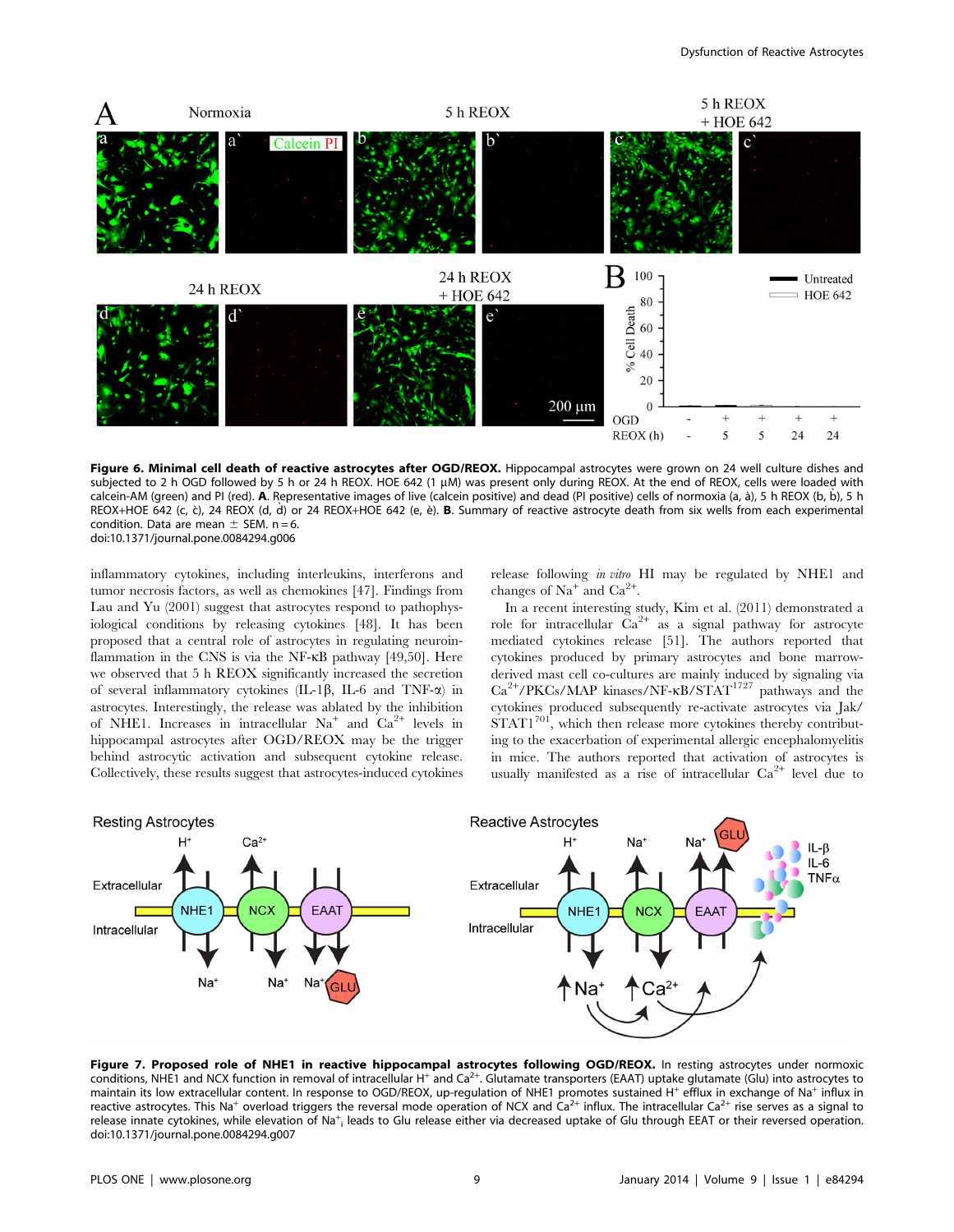release of  $Ca^{2+}$  from internal stores as well as  $Ca^{2+}$  uptake from the extracellular space. This suggests that NHE1 may have an important role in astrocyte mediated inflammatory responses following HI. Recently, we have shown that NHE1 is required for microglial activation and proinflammatory responses after ischemia. In cultured microglia, activation by several stimuli depends on NHE1 mediated H<sup>+</sup> homeostasis and inhibition of NHE1 with HOE 642 also reduced the production of superoxide anions as well as proinflammatory cytokines IL-1 $\beta$ , IL-6, and TNF- $\alpha$ induced by LPS or *in vitro* ischemia [52]. These results were supported by evidence from *in vivo* ischemia studies where activation of microglia leading to proinflammatory cytokine production and phagocytosis is significantly reduced with NHE1 inhibition or genetic knockdown [53].

In summary, NHE1 protein expression was up-regulated in reactive hippocampal astrocytes after *in vitro* ischemia (Figure 7). Concurrently, NHE1 activity is elevated,  $[Na^+]$  and  $[Ca^{2+}]$ increased, leading to cytokine and glutamate release from

#### References

- 1. Sofroniew MV, Vinters HV (2010) Astrocytes: biology and pathology. Acta Neuropathol 119: 7–35.
- 2. Halassa MM, Fellin T, Haydon PG (2007) The tripartite synapse: roles for gliotransmission in health and disease. Trends Mol Med 13: 54–63.
- 3. Ouyang YB, Voloboueva LA, Xu LJ, Giffard RG (2007) Selective dysfunction of hippocampal CA1 astrocytes contributes to delayed neuronal damage after transient forebrain ischemia. J Neurosci 27: 4253–4260.
- 4. Xiong M, Yang Y, Chen GQ, Zhou WH (2009) Post-ischemic hypothermia for 24 h in P7 rats rescues hippocampal neuron: association with decreased astrocyte activation and inflammatory cytokine expression. Brain Res Bull 79: 351–357.
- 5. Orlowski J, Grinstein S (1997) Na<sup>+</sup>/H<sup>+</sup> exchangers of mammalian cells. J Biol Chem 272: 22373–22376.
- 6. Cengiz P, Kleman N, Uluc K, Kendigelen P, Hagemann T, et al. (2011) Inhibition of Na<sup>+</sup>/H<sup>+</sup> exchanger isoform 1 is neuroprotective in neonatal hypoxic ischemic brain injury. Antioxid Redox Signal 14: 1803–1813.
- 7. Koizumi S, Saito Y, Nakazawa K, Nakajima K, Sawada JI, et al. (2002) Spatial and temporal aspects of  $Ca^{2+}$  signaling mediated by P2Y receptors in cultured rat hippocampal astrocytes. Life Sci 72: 431–442.
- 8. Hamby ME, Uliasz TF, Hewett SJ, Hewett JA (2006) Characterization of an improved procedure for the removal of microglia from confluent monolayers of primary astrocytes. J Neurosci Methods 150: 128–137. Epub 2005 Aug 2018.
- 9. Chen SH, Oyarzabal EA, Hong JS (2013) Preparation of rodent primary cultures for neuron-glia, mixed glia, enriched microglia, and reconstituted cultures with microglia. Methods Mol Biol 1041: 231–240.
- 10. Luo J, Kintner DB, Shull GE, Sun D (2007) ERK1/2-p90RSK-mediated phosphorylation of Na+/H+ exchanger isoform 1. A role in ischemic neuronal death. J Biol Chem 282: 28274–28284.
- 11. Boyarsky G, Ransom B, Schlue WR, Davis MB, Boron WF (1993) Intracellular pH regulation in single cultured astrocytes from rat forebrain. Glia 8: 241–248.
- 12. Kintner DB, Su G, Lenart B, Ballard AJ, Meyer JW, et al. (2004) Increased tolerance to oxygen and glucose deprivation in astrocytes from Na(+)/H(+) exchanger isoform 1 null mice. Am J Physiol Cell Physiol 287: C12–21.
- 13. Lenart B, Kintner DB, Shull GE, Sun D (2004) Na-K-Cl cotransportermediated intracellular Na+ accumulation affects Ca2+ signaling in astrocytes in an in vitro ischemic model. J Neurosci 24: 9585–9597.
- 14. Kintner DB, Luo J, Gerdts J, Ballard AJ, Shull GE, et al. (2007) Role of Na<sup>+</sup>-K<sup>+</sup>- Cl<sup>-</sup> cotransport and Na<sup>+</sup>/Ca<sup>2+</sup> exchange in mitochondrial dysfunction in astrocytes following in vitro ischemia. Am J Physiol Cell Physiol 292: C1113– 1122.
- 15. Luo J, Chen H, Kintner DB, Shull GE, Sun D (2005) Decreased neuronal death in Na<sup>+</sup> /H<sup>+</sup> exchanger isoform 1-null mice after in vitro and in vivo ischemia. J Neurosci 25: 11256–11268.
- 16. McKhann GM, 2nd, D'Ambrosio R, Janigro D (1997) Heterogeneity of astrocyte resting membrane potentials and intercellular coupling revealed by whole-cell and gramicidin-perforated patch recordings from cultured neocortical and hippocampal slice astrocytes. J Neurosci 17: 6850–6863.
- 17. Bevensee MO, Weed RA, Boron WF (1997) Intracellular pH regulation in cultured astrocytes from rat hippocampus. I. Role Of HCO3. J Gen Physiol 110: 453–465.
- 18. Pizzonia JH, Ransom BR, Pappas CA (1996) Characterization of Na<sup>+</sup>/H<sup>+</sup> exchange activity in cultured rat hippocampal astrocytes. J Neurosci Res 44: 191–198.

Dysfunction of Reactive Astrocytes

hippocampal astrocytes but did not cause cell death. Interestingly, although inhibition of NHE1 activity did not change reactive astrocyte death, it significantly reduced the release of glutamate and cytokines. Therefore, we concluded that over-stimulation of NHE1 promotes gliotransmitter and cytokine release from reactive astrocytes, which can subsequently contribute to hippocampal neuronal damage under hypoxic and ischemic conditions.

# Acknowledgments

We would like to thank Dr. Shih-Heng Chen at the Neuropharmacology branch of the National Institute of Environmental Health and Sciences for suggestions in preparation of microglia-free astrocyte cultures.

# Author Contributions

Conceived and designed the experiments: PC DK VC PF DS. Performed the experiments: DK VC HY EA PK GB EF KU. Analyzed the data: PC DK PF DS. Wrote the paper: PC DK VC DS.

- 20. Bevensee MO, Apkon M, Boron WF (1997) Intracellular pH regulation in cultured astrocytes from rat hippocampus. II. Electrogenic Na/HCO3 cotransport. J Gen Physiol 110: 467–483.
- 21. Pappas CA, Ransom BR (1993) A depolarization-stimulated, bafilomycininhibitable H<sup>+</sup> pump in hippocampal astrocytes. Glia 9: 280–291.
- 22. Ma E, Haddad GG (1997) Expression and localization of  $\mathrm{Na^+}/\mathrm{H^+}$  exchangers in rat central nervous system. Neuroscience 79: 591–603.
- 23. Xue J, Douglas RM, Zhou D, Lim JY, Boron WF, et al. (2003) Expression of  $Na^+/H^+$  and  $HCO_3^-$  -dependent transporters in  $Na+/H+$  exchanger isoform 1 null mutant mouse brain. Neuroscience 122: 37–46.
- 24. Attaphitaya S, Park K, Melvin JE (1999) Molecular cloning and functional expression of a rat Na<sup>+</sup>/H<sup>+</sup> exchanger (NHE5) highly expressed in brain. J Biol Chem 274: 4383–4388.
- 25. Szabo EZ, Numata M, Shull GE, Orlowski J (2000) Kinetic and pharmacological properties of human brain Na(+)/H(+) exchanger isoform 5 stably expressed in Chinese hamster ovary cells. J Biol Chem 275: 6302–6307.
- 26. Wuttke WA, Walz W (1990) Sodium- and bicarbonate-independent regulation of intracellular pH in culture mouse astrocytes. Neurosci Lett 117: 105–110.
- 27. Wang Y, Luo J, Chen X, Chen H, Cramer SW, et al. (2008) Gene inactivation of Na<sup>+</sup>/H<sup>+</sup> exchanger isoform 1 attenuates apoptosis and mitochondrial damage following transient focal cerebral ischemia. Eur J Neurosci 28: 51–61.
- 28. Miller RT, Counillon L, Pages G, Lifton RP, Sardet C, et al. (1991) Structure of the 5'-flanking regulatory region and gene for the human growth factoractivatable Na/H exchanger NHE-1. J Biol Chem 266: 10813–10819.
- 29. Malarkey EB, Parpura V (2008) Mechanisms of glutamate release from astrocytes. Neurochem Int 52: 142–154.
- 30. Danbolt NC (2001) Glutamate uptake. Prog Neurobiol 65: 1–105.
- 31. Swanson RA, Liu J, Miller JW, Rothstein JD, Farrell K, et al. (1997) Neuronal regulation of glutamate transporter subtype expression in astrocytes. J Neurosci 17: 932–940.
- 32. Perego C, Vanoni C, Bossi M, Massari S, Basudev H, et al. (2000) The GLT-1 and GLAST glutamate transporters are expressed on morphologically distinct astrocytes and regulated by neuronal activity in primary hippocampal cocultures. J Neurochem 75: 1076–1084.
- 33. Erecinska M, Silver IA (1990) Metabolism and role of glutamate in mammalian brain. Prog Neurobiol 35: 245–296.
- 34. Owe SG, Marcaggi P, Attwell D (2006) The ionic stoichiometry of the GLAST glutamate transporter in salamander retinal glia. J Physiol 577: 591–599.
- 35. Anderson CM, Swanson RA (2000) Astrocyte glutamate transport: review of properties, regulation, and physiological functions. Glia 32: 1–14.
- 36. Seki Y, Feustel PJ, Keller RW, Jr., Tranmer BI, Kimelberg HK (1999) Inhibition of ischemia-induced glutamate release in rat striatum by dihydrokinate and an anion channel blocker. Stroke 30: 433–440.
- 37. Lai PC, Huang YT, Wu CC, Lai CJ, Wang PJ, et al. (2011) Ceftriaxone attenuates hypoxic-ischemic brain injury in neonatal rats. J Biomed Sci 18: 69.
- 38. Li S, Mealing GA, Morley P, Stys PK (1999) Novel injury mechanism in anoxia and trauma of spinal cord white matter: glutamate release via reverse Na<sup>+</sup> dependent glutamate transport. J Neurosci 19: RC16.
- 39. Szatkowski M, Barbour B, Attwell D (1990) Non-vesicular release of glutamate from glial cells by reversed electrogenic glutamate uptake. Nature 348: 443–446.
- 40. Rutledge EM, Kimelberg HK (1996) Release of [3H]-D-aspartate from primary astrocyte cultures in response to raised external potassium. J Neurosci 16: 7803– 7811.
- 19. Pappas CA, Ransom BR (1994) Depolarization-induced alkalinization (DIA) in rat hippocampal astrocytes. J Neurophysiol 72: 2816–2826.
- 41. Ogata T, Nakamura Y, Tsuji K, Shibata T, Kataoka K (1995) A possible mechanism for the hypoxia-hypoglycemia-induced release of excitatory amino acids from cultured hippocampal astrocytes. Neurochem Res 20: 737–743.